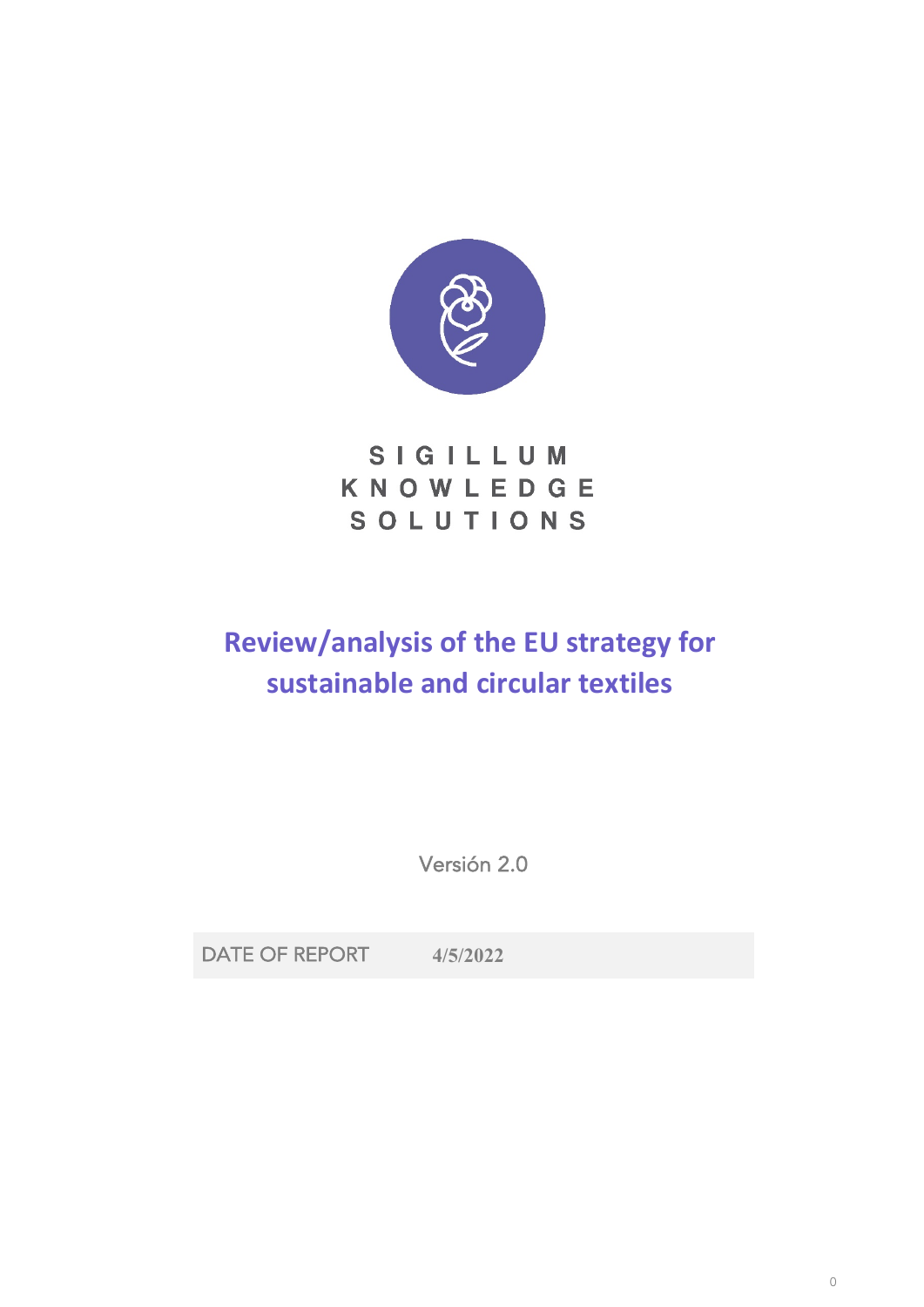

## ÍNDICE

#### **1 REVIEW/ANALYSIS OF THE EU STRATEGY FOR SUSTAINABLE AND CIRCULAR TEXTILES................... 1**

| 1.4 INTRODUCTION OF A DIGITAL PRODUCT PASSPORT AND OTHER INFORMATION REQUIREMENTS 2      |  |
|------------------------------------------------------------------------------------------|--|
|                                                                                          |  |
| 1.6 EXTENDED PRODUCER RESPONSIBILITY AND BOOSTING REUSE AND RECYCLING OF TEXTILE WASTE 3 |  |
|                                                                                          |  |
|                                                                                          |  |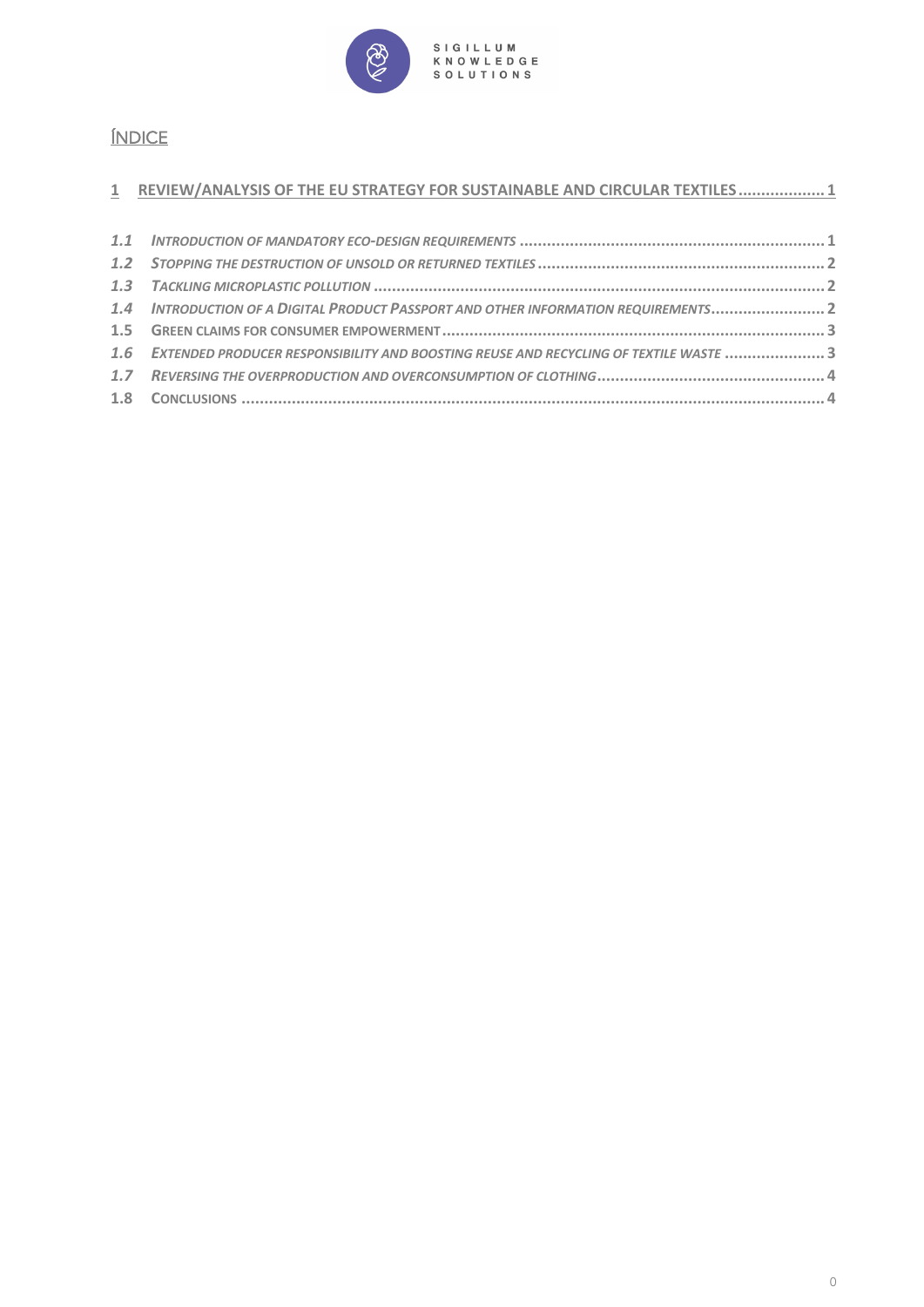## 1 Review/analysis of the EU strategy for sustainable and circular textiles

Fashion articles are both an aesthetic and a functional necessity for individuals, but the environmental and social impacts of current production and consumption patterns require urgent action.

The textile sector in Europe is essentially composed of SMEs and needs to strengthen its resilience in terms of energy and raw material supply, and its access to markets with more sustainable products. In this regard, the "EU Strategy for Sustainable and Circular Textiles" was recently published, which proposes actions for the whole life cycle of textile products. $^1$ 

*The overall objective of the strategy is to create a greener, more competitive and resilient sector. In line with this objective, it is intended that in the coming years:*

- *Textile products placed on the EU market are produced prioritizing recycled fibers for their manufacture, do not contain hazardous chemicals, and are produced with respect for social rights and the environment*
- *Priority is given to quality and long-lasting articles, as opposed to "fast fashion"*
- *Cost-effective repair and reuse services are available*
- *Producers take responsibility for their products along the value chain*
- *Circular clothing becomes the norm, to prevent incineration and landfill of textile items*

The following points include some of the actions to be developed by the European Commission, included in the new Strategy, and our point of view on them.

#### *1.1 Introduction of mandatory eco-design requirements*

The design stage can determine a high percentage of the environmental impact of a consumer product, this is particularly true for textile articles. Among other proposals, it was announced the development of the Eco-design for Sustainable Products Regulation (ESPR). Under this Regulation the Commission will *develop binding eco-design requirements for textile products in order to:*

- *Increase performance in terms of durability, reusability, repairability and fibre-to-fibre recyclability*
- *Establish a mandatory recycled content*
- *Minimize and track the presence of substances of concern and reduce adverse environmental impacts*

In this sense, voluntary schemes developed by the Commission, such as the EU Ecolabel criteria for textile products (Commission Decision 2014/350/EU) and, the EU GPP criteria for textile products and services, include requirements of interest. For example, the GPP includes criteria for: sustainable sourcing of fibers, durability, restriction of hazardous chemicals used during

<sup>1</sup> https://ec.europa.eu/environment/publications/textiles-strategy\_en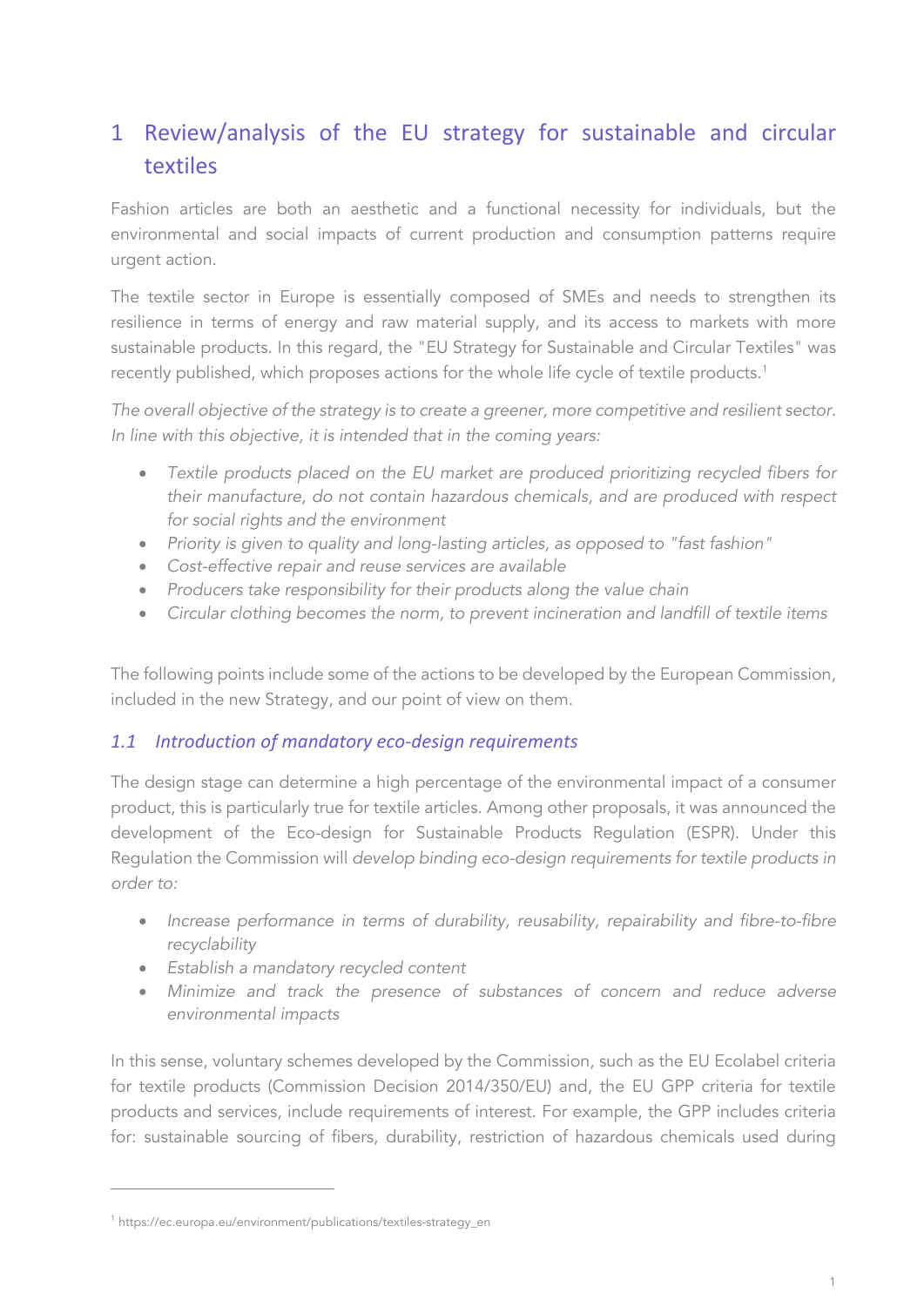

manufacturing (MRSL), etc. These schemes could serve as a reference for the sector until the final requirements are specified in the ESPR Regulation.

### *1.2 Stopping the destruction of unsold or returned textiles*

Destroying unsold items has important impacts on consumption and waste of resource. The Commission will propose transparency obligations on large companies regarding the number of products they discard and destroy. In addition, *bans on the destruction of unsold products, including unsold or returned textiles, will also be introduced.*

Several Member States have already stablished bans along these lines. Thus, in France (AGEC law<sup>2</sup>) the destruction of unsold items is prohibited, and their redistribution, reuse or recycling is obliged since last January. In Spain, the recently approved Ley 7/2022, de Residuos y Suelos Contaminados para una Economía Circular, <sup>3</sup> establishes a ban on the destruction or landfill disposal of unsold textile products.

### *1.3 Tackling microplastic pollution*

Microplastics have become ubiquitous particles in the environment, including microfibers released from synthetic textile materials through the different stages of their life cycle. The Commission will propose prevention and reduction measures, for example through design requirements to be incorporated in the framework of the ESPR and in the forthcoming Commission initiative to address the unintentional release of microplastics into the environment.

Other possible actions could include pre-washing in industrial manufacturing plants (the highest release of microfibers usually occurs during the first washes of the textile articles), labelling and promotion of innovative products, or actions during the articles care.

#### *1.4 Introduction of a Digital Product Passport and other information requirements*

Actions to improve the information provided to consumers and other stakeholders include the following:

- Under the ESPR, *the Commission will introduce a Digital Product Passport for textiles based on mandatory information requirements on circularity and other key environmental aspects.* For example, information related to reparability, composition, substances of concern, etc.
- *The Textile Labelling Regulation (EU) No. 1007/2011) will be revised to introduce mandatory disclosure* of additional information, *such as sustainability and circularity parameters, country of manufacture*, etc.

www.sigillumks.com

<sup>2</sup> LOI n° 2020-105 du 10 février 2020 relative à la lutte contre le gaspillage et à l'économie circulaire

<sup>3</sup> https://www.boe.es/boe/dias/2022/04/09/pdfs/BOE-A-2022-5809.pdf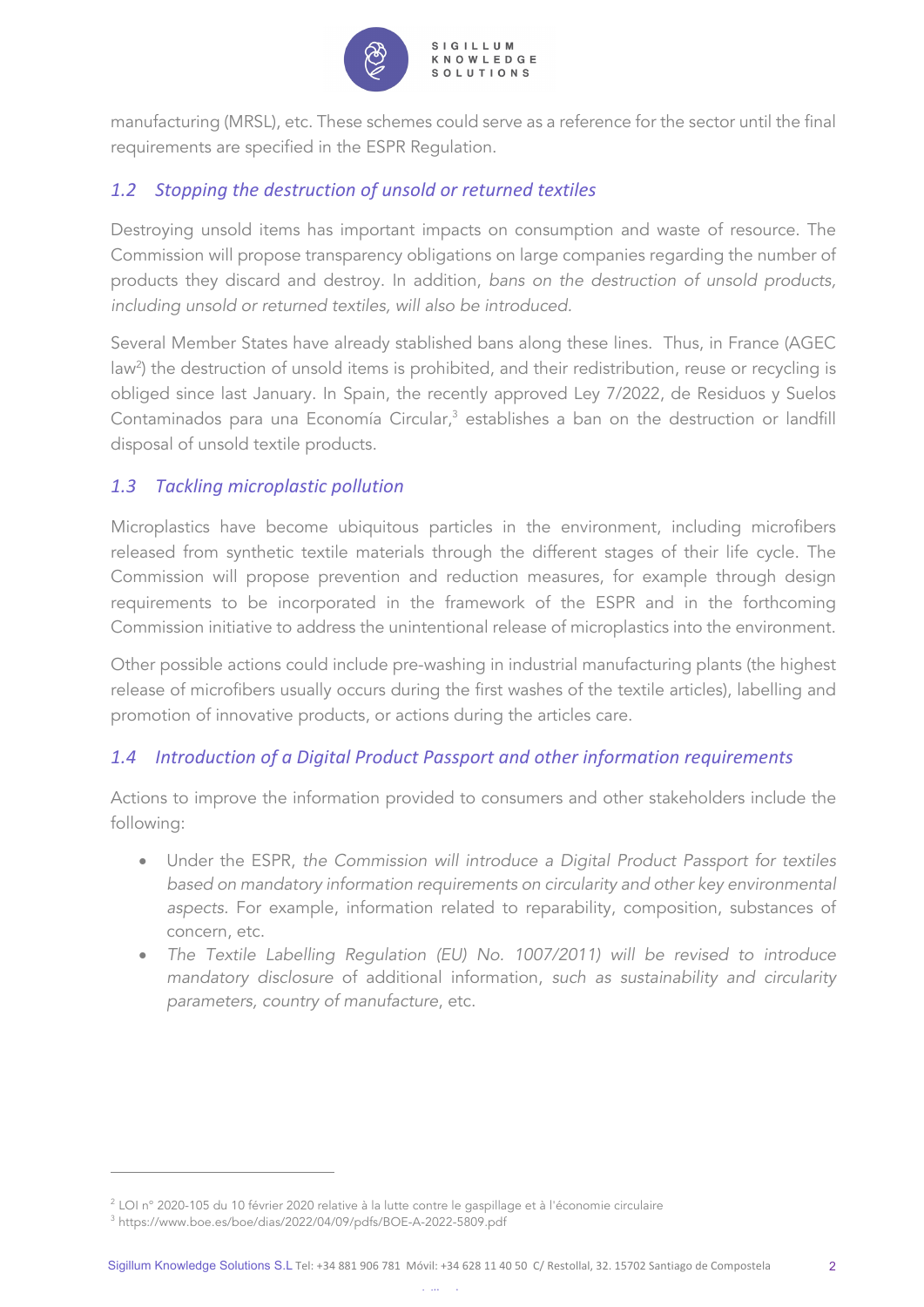

#### KNOWLEDGE **SOLUTIONS**

#### 1.5 Green claims for consumer empowerment

One of the problems hindering consumer empowerment in relation to sustainability, both in the EU and in other markets, would be in the frequent use of misleading sustainability attributes on textile articles. 4,5

According to the information published, the *Commission proposes to amend the Unfair Commercial Practices Directive (UCPD) (2005/29/EC) and the Consumer Rights Directive (Directive 2011/83/EU)* to create new requirements, which would be relevant for textile products. The UCPD does not contain specific rules on environmental claims, however, it provides a legal basis to ensure that traders do not make environmental claims that are misleading to consumers.

The new rules will ensure that consumers are provided with information at the point of sale e.g., on durability or reparability. General environmental claims (e.g., "*green*", "*good for the environment*", etc.) *will be allowed only if underpinned by recognized excellence in environmental performance, notably based on the EU Ecolabel, Type I eco-labels,<sup>6</sup> or specific EU legislation on claims.*

*Voluntary sustainability labels covering environmental or social aspects will have to rely on third party verification or be established by public authorities.* This may clearly impact on environmental self-declarations, which are widely used in the textile sector and which, in some cases, would not be properly justified or could be misleading.

Finally, the *Commission is working on minimum criteria for all types of environmental claims in the context of the Green Claims Initiative, to be presented in the second half of 2022*. 7

#### *1.6 Extended producer responsibility and boosting reuse and recycling of textile waste*

Another line of action in the new strategy would derive from the premise that *making producers*  responsible for the waste generated by their products is key to decoupling textile waste *generation from the growth of the sector*.

Extended producer responsibility (EPR) requirements can be effective in improving separate collection of waste and its subsequent management, incentivizing product design that promotes circularity throughout the life cycle of the material, etc.

In France, this responsibility has already been in place for textile products for many years. Those who place products on the market are required to contribute to the costs of collection, sorting and recovery of used textiles. In this case, textile producers chose to fulfil their EPR obligations through a Producer Responsibility Organization (Eco TLC). The ecological contributions of producers are calculated annually on the basis of the number of items placed on the market and

<sup>4</sup> 2020 – sweep on misleading sustainability claims. https://ec.europa.eu/info/live-work-travel-eu/consumer-rights-andcomplaints/enforcement-consumer-protection/sweeps\_en#2020-sweep-on-misleading-sustainability-claims

<sup>5</sup> https://www.gov.uk/government/news/greenwashing-cma-puts-businesses-on-notice

<sup>6</sup> For more details on this type of labels, see: ISO 14024:2018

 $^7$  Among the points to be considered in this initiative, attention will be given to the controversy from the point of view of the circularity of the use of green attributes based on the use of recycled synthetic fibres not from fibre-fibre recycling.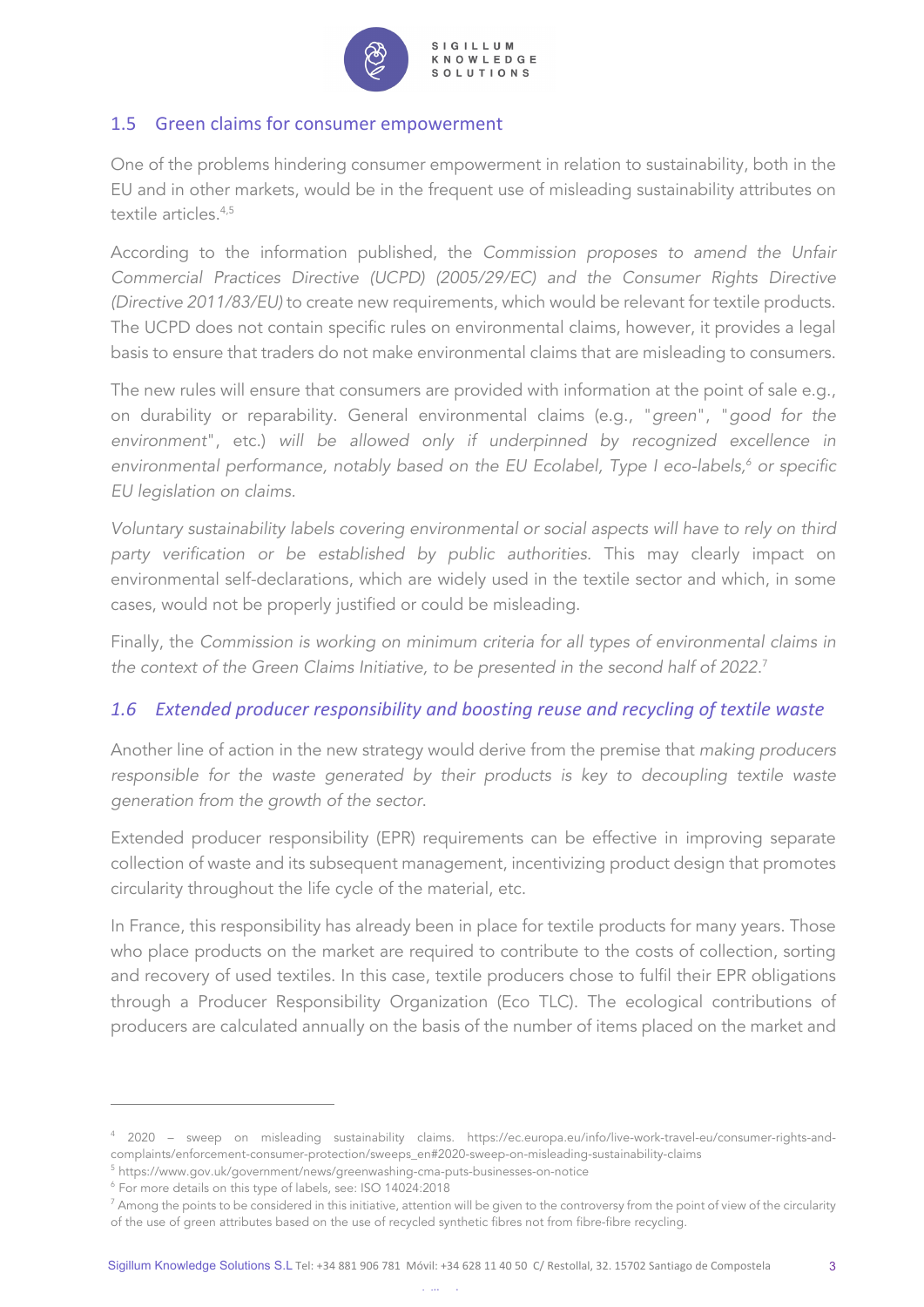

can be modulated through eco-design options linked to durability or the use of recycled materials.

Other countries are working on the introduction of such schemes *given the obligation under EU waste legislation to establish separate collection of textile waste by 1 January 2025*. Thus, in Spain the Ley de Residuos y Suelos Contaminados para una Economía Circular includes the extension of EPR schemes to textiles, for which a maximum period of three years is given.

*The Commission will propose harmonized extended producer responsibility rules for textiles in the EU, with ecomodulation of fees, as part of the next revision of the Waste Directive in 2023.*

#### *1.7 Reversing the overproduction and overconsumption of clothing*

According to the published information, the Commission will promote the textile transition based on quality, durability, repair and re-use. Some of the above-mentioned actions are intended to result in a shift in the fashion industry towards alternatives to "fast fashion". Among these actions would be the mandatory design requirements for sustainable and circular textiles (within ESPR), together with the new rules on extended producer responsibility.

*The Commission will engage with industry to facilitate the extension of efficient manufacturing processes, re-use, repair and other new circular business models in the textile sector.* Rental services, second-hand collections and repair services extend the life span of textile products and could be an alternative, although their effective implementation and customer acceptance remains to be demonstrated.

It will be necessary to see whether these future actions are sufficient to reverse the production trend of last years, as they would mean a change in the business model for many of the companies in the sector.

#### 1.8 Conclusions

In this report, it has been made a summary and analysis of certain actions of interest contained in the EU strategy for sustainable and circular textiles. However, until now what has been published is a roadmap for the transition of the sector, the definition of the specific requirements and their implementation is pendant of regulatory modifications that will take place during the next months or years. When these modifications are finished the ambition of the plan will become clearer.

| Ejemplos de acciones                                                                      | Fechas |  |
|-------------------------------------------------------------------------------------------|--------|--|
| Empowering consumers in the green transition and ensuring the reliability of green claims | 2022   |  |
| Review of the Best Available Techniques Reference Document for the Textiles Industry      | 2022   |  |
| Review of the Textile Labelling Regulation and considering the introduction of a digital  | 2023   |  |
| label                                                                                     |        |  |
| Extended Producer Responsibility requirements for textiles with eco-modulation of fees    | 2023   |  |
| and measures to promote the waste hierarchy for textile waste                             |        |  |
| Enforcing the Corporate Sustainability Due Diligence Directive in the textile sector      | As     |  |
|                                                                                           | 2023   |  |
| Mandatory performance requirements for the environmental sustainability of textile        | 2024   |  |
| products (ESPR)                                                                           |        |  |